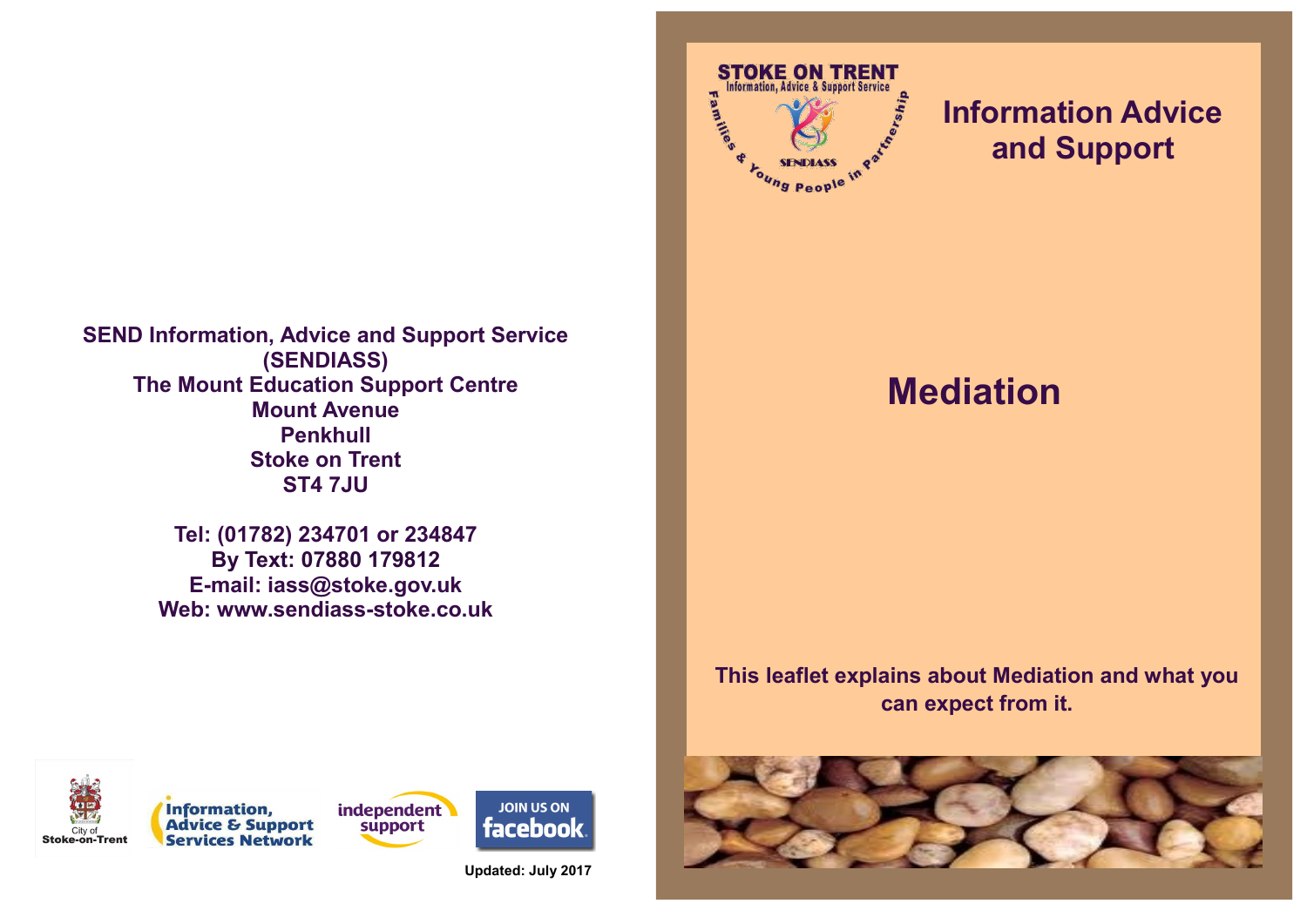**Extract taken from the SEND Code of Practice 0 - 25 years January 2015**

#### **Mediation advice before mediation**

The mediation information which is given to parents and young people:

- should be factual and unbiased, and
- should not seek to pressure them into going to mediation. Where there is more than one available, the mediation adviser should not try to persuade the parents or young people to use any particular mediator.

The mediation adviser should be ready to answer any questions from the parent or young person and explain:

- that mediation is an informal, non-legalistic, accessible and simple disagreement settlement process run by a trained third party and designed to bring two parties together to clarify the issues, and reach a resolution
- that the parent or young person's use of mediation is voluntary
- the timescales which must be met and the certificate, and
- that the local authority will pay reasonable travel expenses and other expenses to the parent or young person taking part in mediation.

Once the information has been provided it is for the parent or young person to decide whether they want to go to mediation before any appeal they might make to the Tribunal. Parents and young people have the right to appeal to the Tribunal but are not able to register an appeal without a certificate and the local authority must tell them this in the notice referred to in paragraph 11.19. Where the parent or young person decides not to go to mediation during or following contact with the mediation adviser the adviser will issue a certificate, within three working days of the parent or young person telling them that they do not want to go to mediation, confirming that information has been provided. The certificate will enable the parent or young person to lodge their appeal, either within two months of the original decision being sent by the local authority or within one month of receiving the certificate whichever is the later.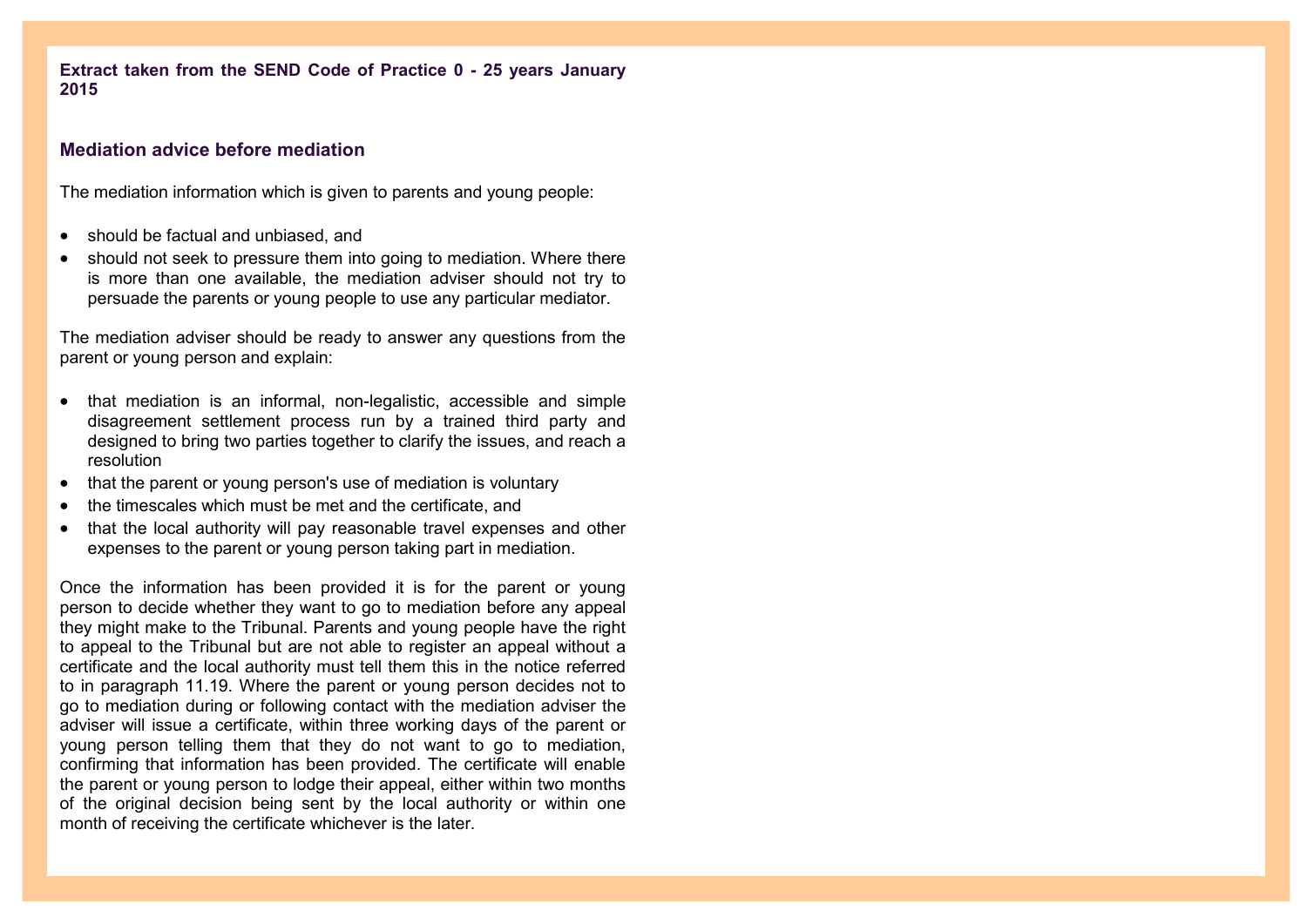#### **Exceptions to the requirement to contact a mediation adviser**

Parents and young people do not have to contact the mediation adviser prior to registering their appeal with the Tribunal if their appeal is solely about the name of the school, college or other institution named on the plan, the type of school, college or other institution specified in the plan or the fact that no school or other institution is named. Parents and young people will already have had the opportunity to request a school, college or other institution and to discuss this in detail with the local authority. The disagreement resolution arrangements would be available if parents or young people and local authorities wanted to attempt to resolve the dispute about the placement by making use of these arrangements.

The mediation advice arrangements do not apply to disability discrimination claims.

#### **Going to mediation about matters which can be appealed to the Tribunal**

If the parent or young person decides to proceed with mediation then the local authority **must** ensure that a mediation session takes place within 30 days of the mediation adviser informing the local authority that the parent or young person wants to go to mediation, although it may delegate the arrangement of the session to the mediator. Parents or young people do not have to pay for the mediation session(s). The local authority **must** attend the mediation.

If the parent or young person wants to go to mediation then the local authority **must** also take part. If the local authority is unable to arrange mediation in a case which involves a disagreement on a matter which can be appealed to the Tribunal within 30 days it **must** tell the mediator. The mediation adviser **must** then issue a certificate within three days. On receipt of the certificate the parent or young person could decide whether to appeal immediately or to wait for mediation to take place. If the parent or young person initially indicates that they want to go to mediation about a matter which can be appealed to the Tribunal but changes their mind, they can contact the mediation adviser who can then issue a certificate with which an appeal can be registered.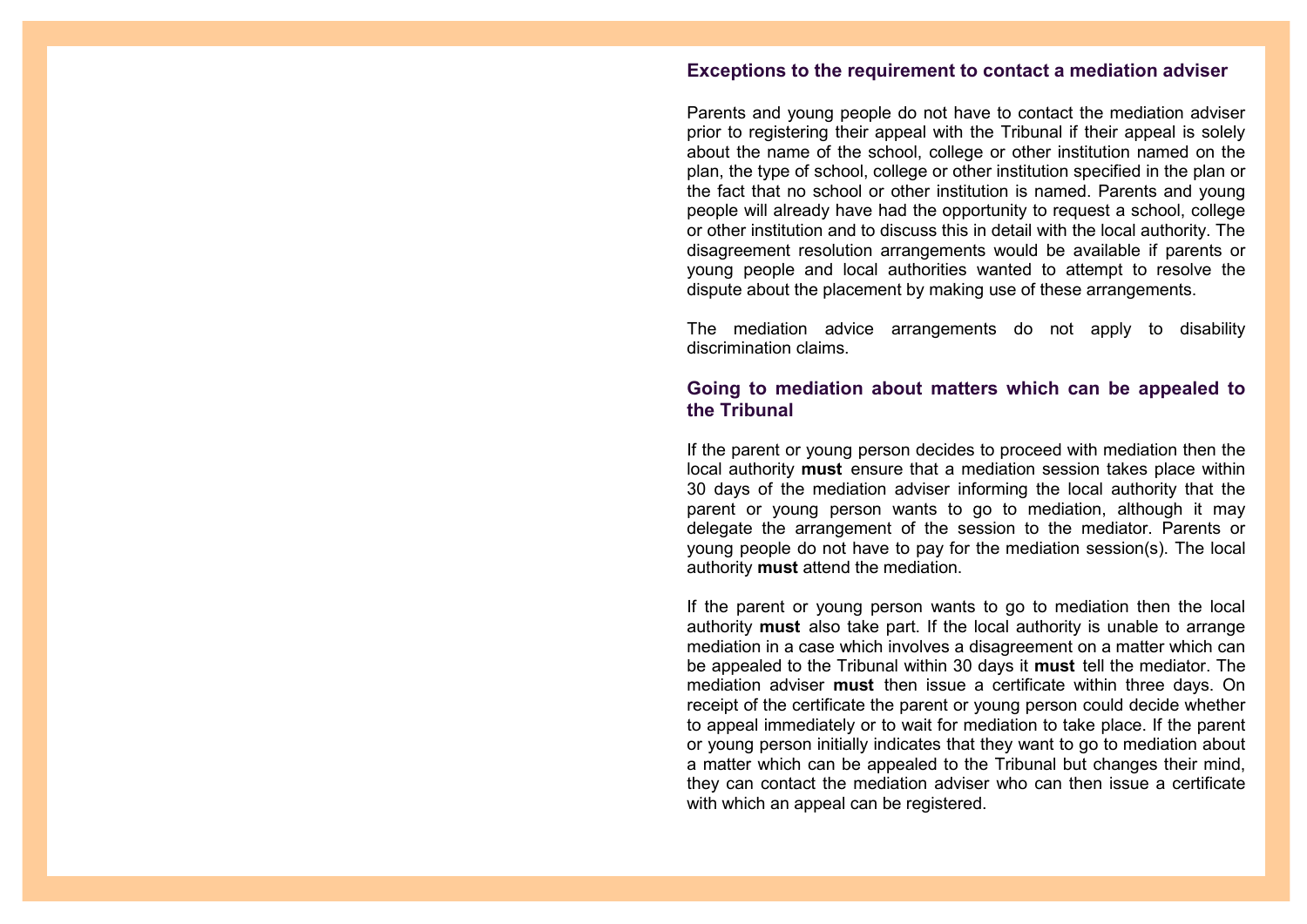A mediation session or sessions which arise out of these arrangements **must** be conducted by independent mediators. Once mediation is completed about a matter which can be appealed to the Tribunal the mediation adviser **must** issue a certificate to the parent or young person within three working days confirming that it has concluded. Mediation will not always lead to complete agreement between the parties and if the parent or young person still wants to appeal to the Tribunal following mediation they **must** send the certificate to the Tribunal when they register their appeal.

Parents and young people have one month from receiving the certificate to register an appeal with the Tribunal or two months from the original decision by the local authority whichever is the later. The certificate will not set out any details about what happened in the mediation – it will simply state the mediation was completed at a given date. When cases are registered with the Tribunal following mediation the Tribunal will deal with the appeal on the facts of the case. The Tribunal may cover similar ground to that explored in the mediation but will reach its own independent findings and conclusions. Mediation meetings are confidential and without prejudice to the Tribunal process and the Tribunal will disregard any offers or comments made during them. Partial agreement achieved through mediation can help to focus any subsequent appeals to the Tribunal on the remaining areas of disagreement.

The Special Educational Needs and Disability Regulations 2014 set out time limits for local authorities to implement agreements made at mediation. If the local authority does not implement the agreements within the set time limits, or ones which have been agreed with the parents or young people instead, the parents or young person can appeal to the Tribunal if it is a matter which can be appealed.

#### **Mediation on the health and social care elements of an EHC plan**

Parents and young people can also go to mediation about the health and social care elements of an EHC plan. However, unlike matters which can be appealed to the Tribunal, parents and young people do not have to receive mediation advice before going to mediation. Health and social care provision which educates or trains a child or young person is treated as special educational provision, rather than health and social care provision, and can be appealed to the Tribunal and the parent or young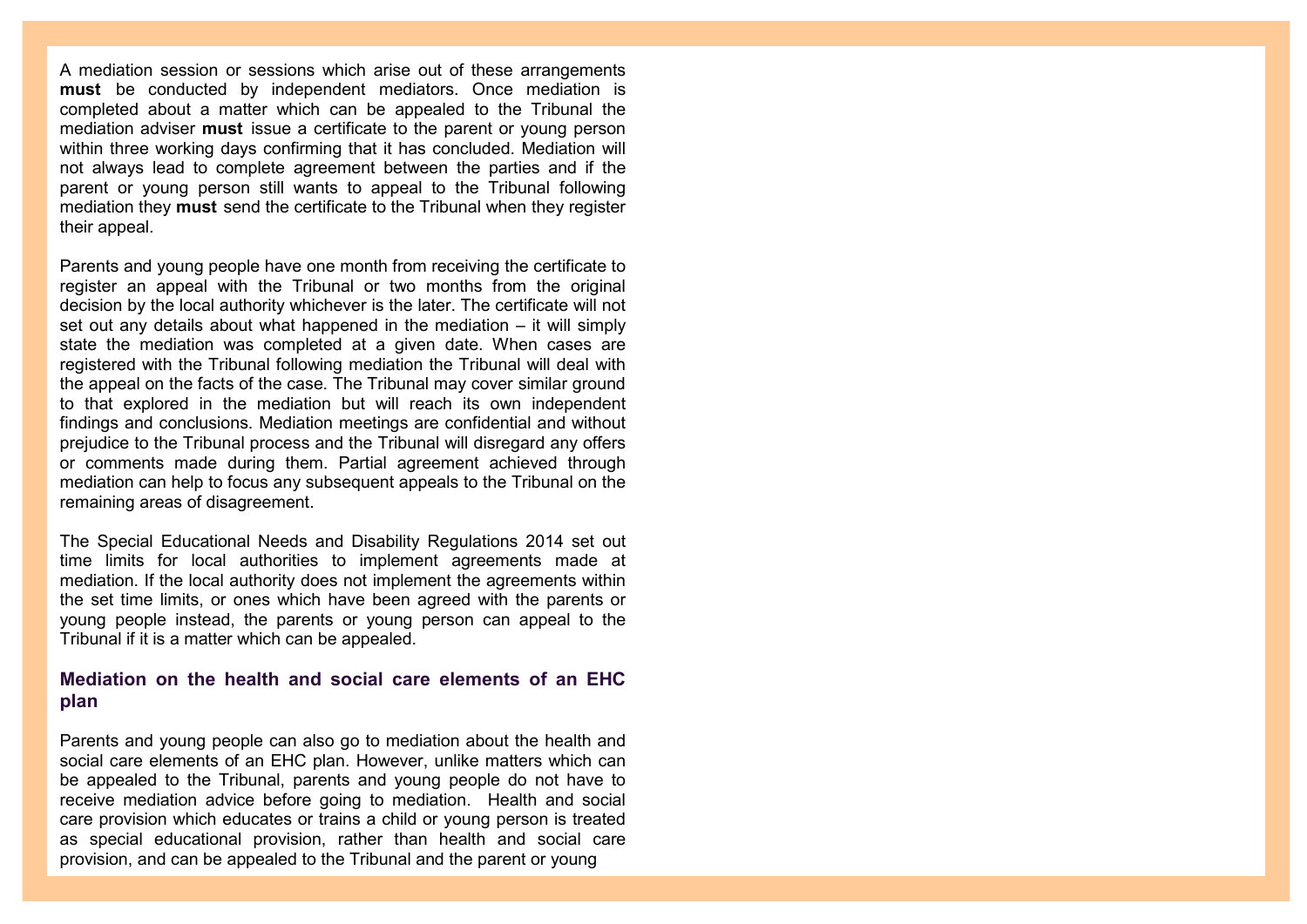Local authorities **must** make arrangements for parents and young people to receive information about mediation so that they can take part in mediation if they so choose before a possible appeal to the Tribunal.

The Mediation companies that the Stoke-on-Trent Local Authority are using are as follows:

Kids 0121 362 4567 [craig.edmondson@kids.org.uk](mailto:craig.edmondson@kids.org.uk) Further information on the mediation process can be found at http://www.kids.org.uk/Event/sen-mediation-service-stoke-on-trent

Prime Resolution 07852 548611 marillyn@prime-[resolution.co.uk](mailto:marillyn@prime-resolution.co.uk) Further information can be found at http://www.prime-resolution.co.uk/sendmediation

Charles Horn Mediation Services 07856 534777 [charles@senmediator.co.uk](mailto:charles@senmediator.co.uk) Further information can be found at http://www.senmediator.co.uk/

person would have to contact a mediation adviser before appealing about that provision.

The notice which is sent to the parent or young person by the local authority with the final EHC plan or the final amended plan **must** tell the parent or young person that they can go to mediation about the health and care aspects of the plan and give contact details of someone acting on behalf of the local authority who the parent or young person should contact if they want to go to mediation. When contacting the local authority the parent or young person **must** tell the local authority about the matters they wish to go to mediation about. In particular, they **must**  inform the local authority if they want to go to mediation about the fact that no health care provision or no health care provision of a particular kind, is specified in the plan and they **must** also inform the local authority of the health care provision which he or she wishes to be specified in the plan.

If the parent or young person wants to go to mediation about the health care matters set out in paragraph 11.32 then the local authority **must**  inform each relevant commissioning body within three working days about those matters.

If the parent or young person has told the local authority that they disagree with either the education and social care element of the plan or the health and one or both of the education and social care elements then the local authority **must** arrange the mediation, after the parent or young person has contacted the mediation adviser in a case involving the education element of the plan. If the parent or young person only wants to appeal about the health care aspect of the plan then the responsible health commissioning body or bodies **must** arrange for mediation between them and the parent or young person, ensure that the mediation is conducted by an independent person who is not employed by a clinical commissioning group or the National Health Service Commissioning Board, and take part in the mediation. The health commissioning body or bodies **must** also take part in the mediation arranged by the local authority if the mediation is about the health care element of the plan and either or both of the education or social care parts of the plan. They **must**  pay the reasonable expenses of the parent or young person where they arrange the mediation.